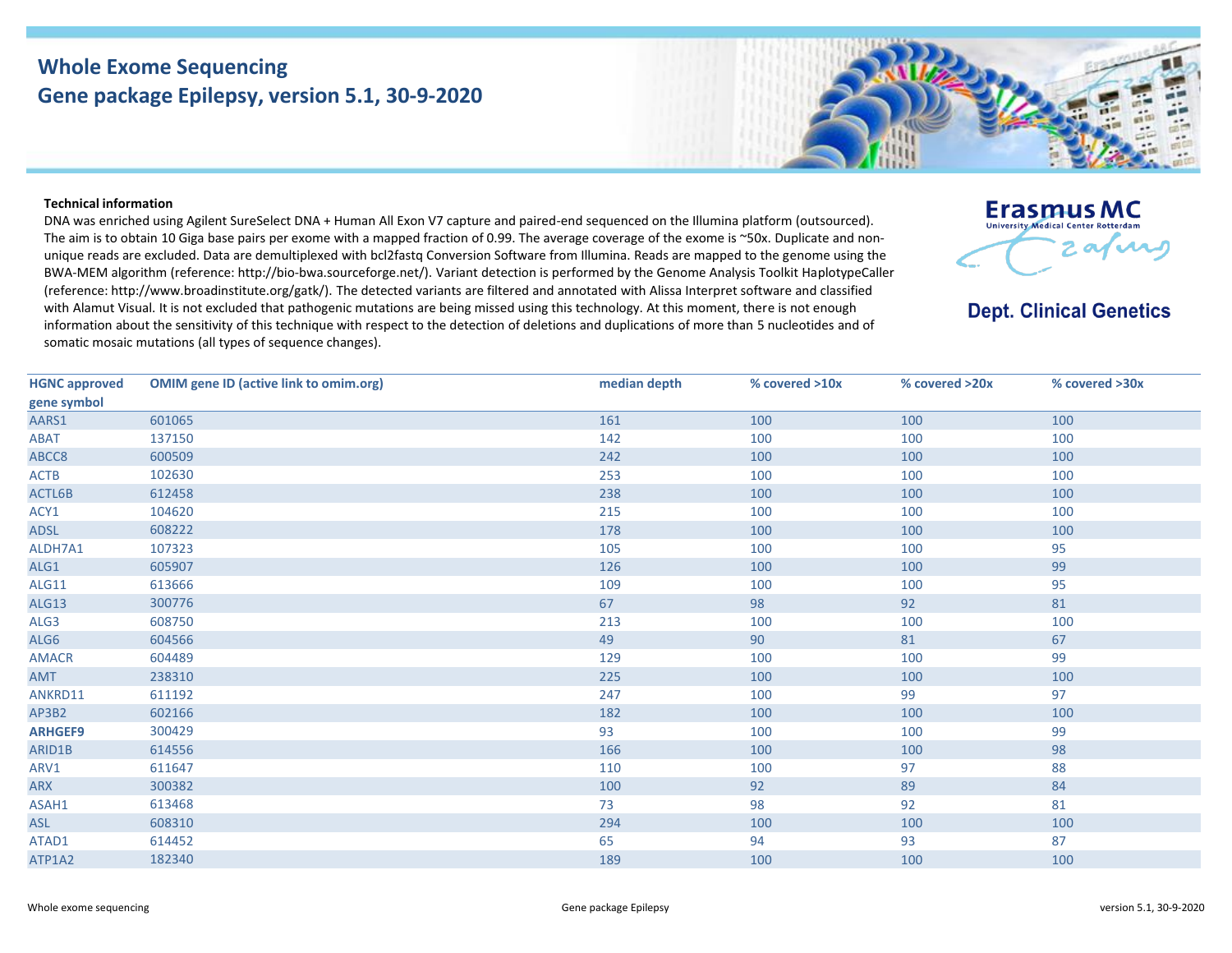| <b>HGNC approved</b> | <b>OMIM gene ID (active link to omim.org)</b> | median depth | % covered >10x | % covered >20x | % covered >30x |
|----------------------|-----------------------------------------------|--------------|----------------|----------------|----------------|
| gene symbol          |                                               |              |                |                |                |
| ATP1A3               | 182350                                        | 221          | 100            | 100            | 100            |
| ATP6AP2              | 300556                                        | 54           | 100            | 93             | 81             |
| ATP7A                | 300011                                        | 59           | 99             | 94             | 81             |
| <b>ATRX</b>          | 300032                                        | 37           | 92             | 74             | 52             |
| AUTS2                | 607270                                        | 204          | 100            | 99             | 98             |
| BOLA3                | 613183                                        | 63           | 100            | 98             | 94             |
| BRAT1                | 614506                                        | 243          | 100            | 100            | 100            |
| <b>BTD</b>           | 609019                                        | 195          | 100            | 100            | 100            |
| CACNA1A              | 601011                                        | 139          | 100            | 100            | 99             |
| CACNA1E              | 601013                                        | 174          | 100            | 100            | 100            |
| CACNA2D2             | 607082                                        | 193          | 98             | 96             | 94             |
| CACNB4               | 601949                                        | 176          | 100            | 100            | 99             |
| <b>CASK</b>          | 300172                                        | 60           | 96             | 86             | 70             |
| CDKL5                | 300203                                        | 74           | 97             | 92             | 86             |
| CERS1                | 606919                                        | 150          | 83             | 77             | 77             |
| CERT1                | 604677                                        | 95           | 96             | 92             | 89             |
| CHD <sub>2</sub>     | 602119                                        | 82           | 98             | 92             | 84             |
| CHRNA2               | 118502                                        | 314          | 100            | 100            | 100            |
| CHRNA4               | 118504                                        | 386          | 100            | 100            | 99             |
| CHRNB2               | 118507                                        | 245          | 100            | 100            | 100            |
| CLCN4                | 302910                                        | 141          | 100            | 100            | 98             |
| CLDN16               | 603959                                        | 120          | 100            | 100            | 100            |
| CLDN19               | 610036                                        | 369          | 100            | 100            | 100            |
| CLN3                 | 607042                                        | 211          | 100            | 100            | 100            |
| CLN5                 | 608102                                        | 113          | 100            | 93             | 89             |
| CLN6                 | 606725                                        | 264          | 100            | 100            | 100            |
| CLN8                 | 607837                                        | 195          | 100            | 100            | 100            |
| CNKSR2               | 300724                                        | 49           | 96             | 82             | 65             |
| CNNM <sub>2</sub>    | 607803                                        | 209          | 100            | 100            | 97             |
| CNTN <sub>2</sub>    | 190197                                        | 247          | 100            | 100            | 100            |
| CNTNAP2              | 604569                                        | 119          | 100            | 100            | 99             |
| COA8                 | 616003                                        | 91           | 100            | 94             | 80             |
| COL4A1               | 120130                                        | 121          | 100            | 99             | 96             |
| COQ <sub>2</sub>     | 609825                                        | 79           | 98             | 92             | 82             |
| COQ4                 | 612898                                        | 176          | 100            | 100            | 97             |
| COQ8A                | 606980                                        | 250          | 100            | 100            | 100            |
| CPA <sub>6</sub>     | 609562                                        | 99           | 96             | 94             | 91             |
| CPS1                 | 608307                                        | 101          | 100            | 100            | 99             |
| CPT <sub>2</sub>     | 600650                                        | 187          | 100            | 100            | 100            |
| <b>CSNK2B</b>        | 115441                                        | 123          | 100            | 100            | 100            |
| <b>CSTB</b>          | 601145                                        | 132          | 100            | 100            | 100            |
| CTNND2               | 604275                                        | 154          | 98             | 96             | 95             |
| <b>CTSD</b>          | 116840                                        | 278          | 100            | 100            | 100            |
| <b>CTSF</b>          | 603539                                        | 232          | 100            | 98             | 96             |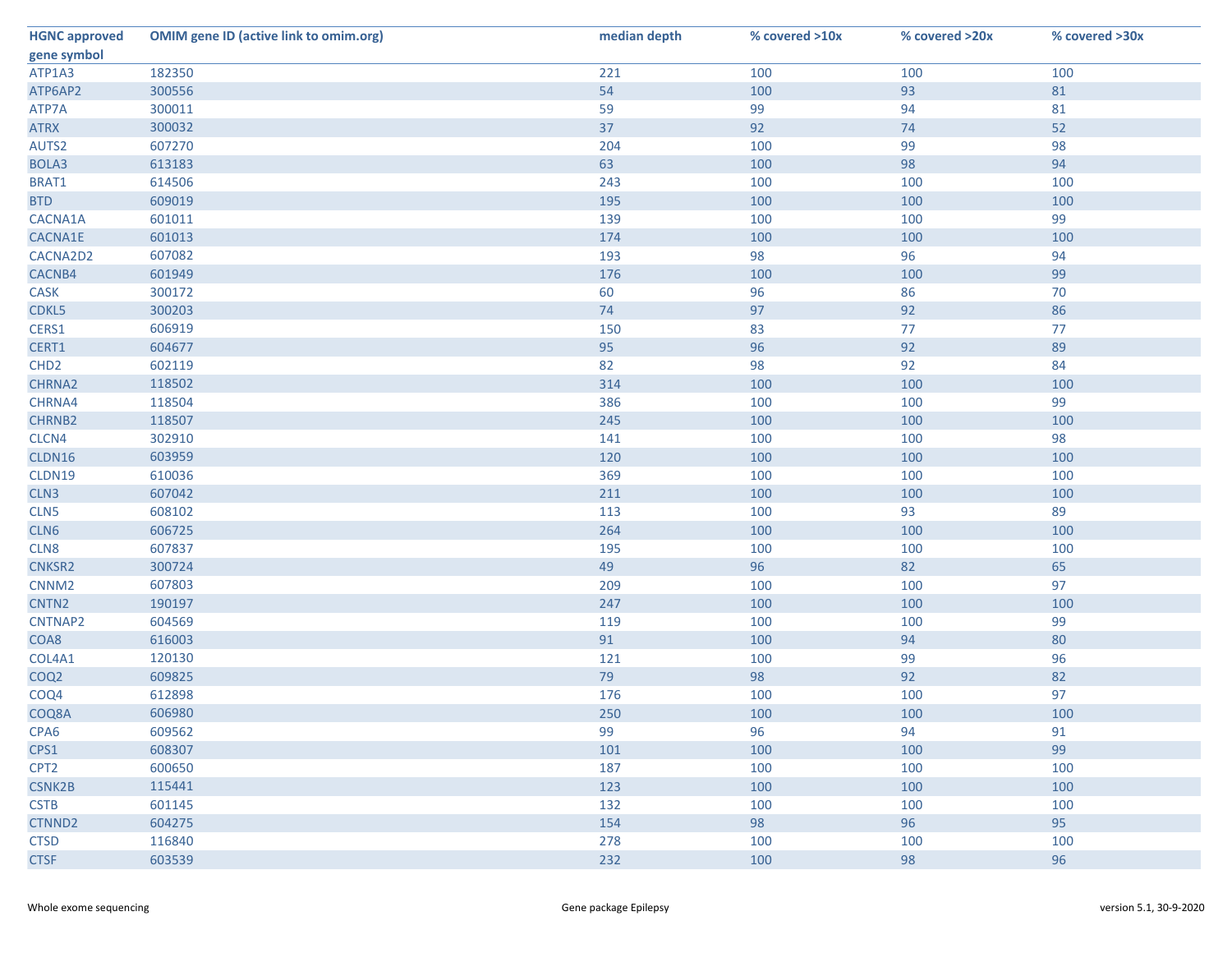| <b>HGNC approved</b> | <b>OMIM gene ID (active link to omim.org)</b> | median depth | % covered >10x | % covered >20x | % covered >30x |
|----------------------|-----------------------------------------------|--------------|----------------|----------------|----------------|
| gene symbol          |                                               |              |                |                |                |
| CUL4B                | 300304                                        | 43           | 90             | 77             | 62             |
| D2HGDH               | 609186                                        | 269          | 100            | 100            | 100            |
| <b>DCX</b>           | 300121                                        | 102          | 100            | 96             | 89             |
| <b>DENND5A</b>       | 617278                                        | 136          | 100            | 100            | 98             |
| DEPDC5               | 614191                                        | 157          | 100            | 100            | 98             |
| <b>DLAT</b>          | 608770                                        | 131          | 100            | 99             | 92             |
| DNAJC5               | 611203                                        | 258          | 100            | 100            | 100            |
| DNM1                 | 602377                                        | 172          | 100            | 100            | 99             |
| DOCK7                | 615730                                        | 72           | 99             | 94             | 87             |
| DPAGT1               | 191350                                        | 151          | 100            | 100            | 100            |
| DPM1                 | 603503                                        | 79           | 98             | 89             | 73             |
| DPM <sub>2</sub>     | 603564                                        | 164          | 100            | 100            | 100            |
| <b>DPYD</b>          | 612779                                        | 73           | 94             | 92             | 86             |
| DYNC1H1              | 600112                                        | 161          | 100            | 100            | 99             |
| DYRK1A               | 600855                                        | 111          | 100            | 97             | 92             |
| EEF1A2               | 602959                                        | 218          | 100            | 100            | 100            |
| <b>EGF</b>           | 131530                                        | 110          | 99             | 95             | 91             |
| EHMT1                | 607001                                        | 176          | 99             | 99             | 98             |
| EPM2A                | 607566                                        | 164          | 90             | 86             | 84             |
| FA2H                 | 611026                                        | 182          | 100            | 100            | 100            |
| FARS <sub>2</sub>    | 611592                                        | 221          | 100            | 100            | 100            |
| <b>FASN</b>          | 600212                                        | 322          | 100            | 100            | 100            |
| FGD1                 | 300546                                        | 126          | 100            | 100            | 100            |
| <b>FLNA</b>          | 300017                                        | 206          | 100            | 100            | 100            |
| FOLR1                | 136430                                        | 146          | 100            | 100            | 100            |
| FOXG1                | 164874                                        | 424          | 100            | 97             | 94             |
| <b>FOXRED1</b>       | 613622                                        | 260          | 100            | 100            | 100            |
| FRRS1L               | 604574                                        | 75           | 100            | 92             | 80             |
| FXYD2                | 601814                                        | 241          | 100            | 100            | 100            |
| GABRA1               | 137160                                        | 96           | 100            | 99             | 97             |
| GABRA2               | 137140                                        | 69           | 99             | 93             | 83             |
| GABRA3               | 305660                                        | 73           | 100            | 98             | 92             |
| GABRB2               | 600232                                        | 120          | 100            | 100            | 99             |
| GABRB3               | 137192                                        | 160          | 100            | 100            | 100            |
| <b>GABRE</b>         | 300093                                        | 86           | 100            | 97             | 91             |
| GABRG2               | 137164                                        | 98           | 100            | 99             | 93             |
| <b>GAMT</b>          | 601240                                        | 284          | 100            | 100            | 100            |
| <b>GCK</b>           | 138079                                        | 256          | 100            | 100            | 100            |
| <b>GCSH</b>          | 238330                                        | 43           | 100            | 85             | 69             |
| <b>GLDC</b>          | 238300                                        | 118          | 100            | 100            | 98             |
| GLRA1                | 138491                                        | 154          | 100            | 100            | 100            |
| <b>GLRB</b>          | 138492                                        | 74           | 95             | 91             | 79             |
| GLUD1                | 138130                                        | 123          | 100            | 98             | 93             |
| GNAO1                | 139311                                        | 173          | 100            | 100            | 99             |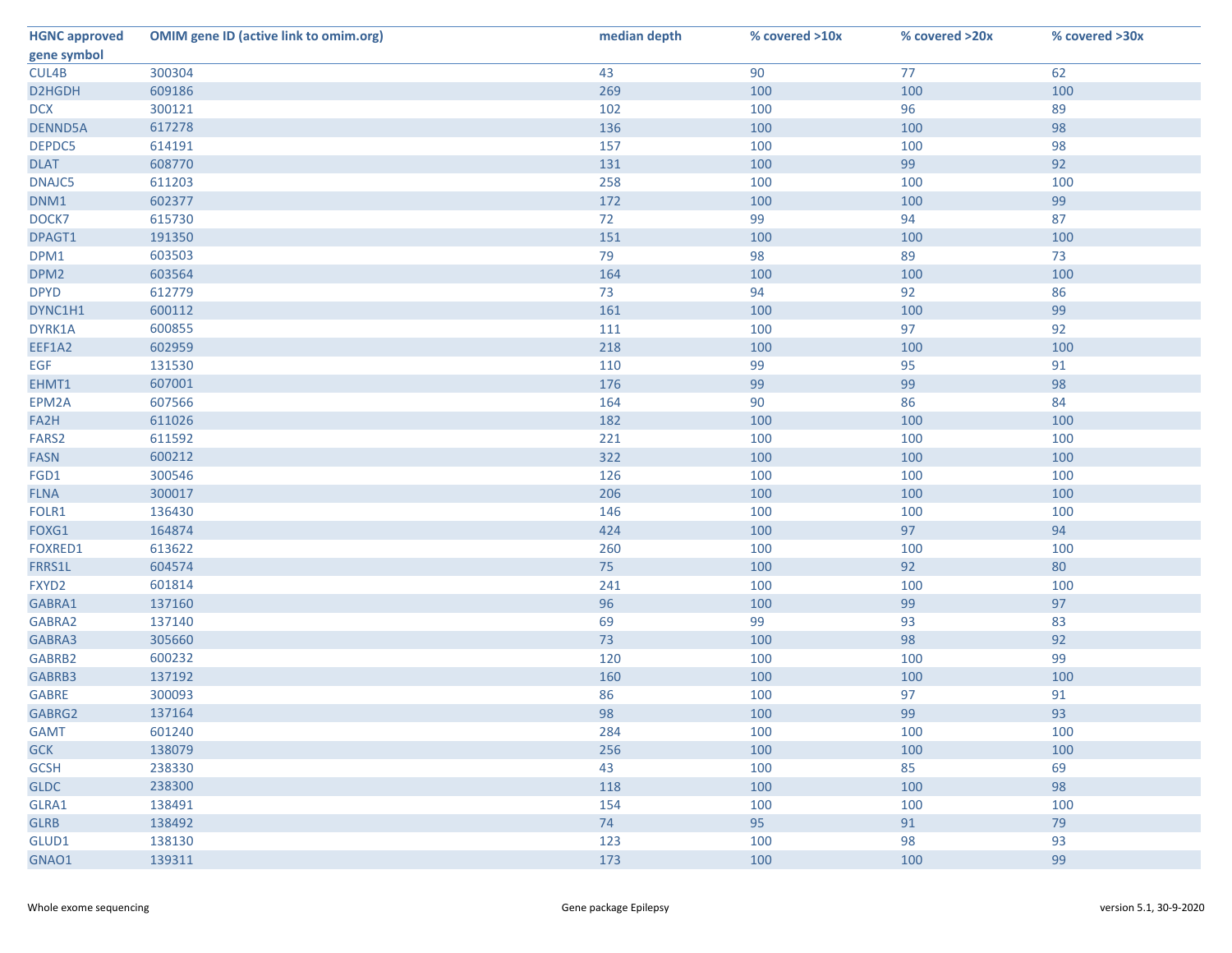| <b>HGNC approved</b> | <b>OMIM gene ID (active link to omim.org)</b> | median depth | % covered >10x | % covered >20x | % covered >30x |
|----------------------|-----------------------------------------------|--------------|----------------|----------------|----------------|
| gene symbol          |                                               |              |                |                |                |
| GOSR2                | 604027                                        | 139          | 100            | 100            | 100            |
| GPC3                 | 300037                                        | 86           | 100            | 98             | 92             |
| <b>GPHN</b>          | 603930                                        | 87           | 100            | 96             | 94             |
| GRIA3                | 305915                                        | 62           | 98             | 91             | 79             |
| GRIK2                | 138244                                        | 66           | 99             | 93             | 86             |
| GRIN1                | 138249                                        | 259          | 100            | 100            | 100            |
| GRIN2A               | 138253                                        | 408          | 100            | 100            | 99             |
| GRIN2B               | 138252                                        | 237          | 100            | 100            | 99             |
| GRIN2D               | 602717                                        | 143          | 97             | 88             | 83             |
| <b>GRN</b>           | 138945                                        | 336          | 100            | 100            | 100            |
| <b>HADH</b>          | 601609                                        | 145          | 100            | 100            | 98             |
| HCFC1                | 300019                                        | 207          | 100            | 100            | 100            |
| HCN1                 | 602780                                        | 193          | 100            | 99             | 97             |
| HDAC4                | 605314                                        | 227          | 100            | 99             | 97             |
| <b>HLCS</b>          | 609018                                        | 163          | 100            | 100            | 99             |
| <b>HNRNPU</b>        | 602869                                        | 88           | 95             | 94             | 92             |
| <b>HSD17B10</b>      | 300256                                        | 123          | 100            | 100            | 100            |
| <b>HSD17B4</b>       | 601860                                        | 78           | 93             | 91             | 84             |
| HUWE1                | 300697                                        | 90           | 100            | 98             | 93             |
| IDH <sub>2</sub>     | 147650                                        | 236          | 100            | 100            | 100            |
| IER3IP1              | 609382                                        | 147          | 100            | 95             | 85             |
| IFIH1                | 606951                                        | 70           | 99             | 91             | 80             |
| INTS8                | 611351                                        | 53           | 92             | 77             | 67             |
| IQSEC2               | 300522                                        | 128          | 100            | 99             | 98             |
| IRF2BPL              | 611720                                        | 325          | 100            | 100            | 98             |
| JAM3                 | 606871                                        | 129          | 100            | 100            | 100            |
| KANSL1               | 612452                                        | 188          | 100            | 100            | 100            |
| KCNA1                | 176260                                        | 224          | 100            | 100            | 100            |
| KCNA2                | 176262                                        | 209          | 100            | 100            | 100            |
| KCNB1                | 600397                                        | 279          | 100            | 100            | 100            |
| KCNC1                | 176258                                        | 275          | 100            | 100            | 100            |
| KCND3                | 605411                                        | 350          | 100            | 100            | 99             |
| KCNH1                | 603305                                        | 163          | 100            | 100            | 99             |
| KCNJ10               | 602208                                        | 271          | 100            | 100            | 100            |
| KCNJ11               | 600937                                        | 382          | 100            | 100            | 100            |
| <b>KCNMA1</b>        | 600150                                        | 122          | 100            | 98             | 96             |
| KCNQ <sub>2</sub>    | 602235                                        | 274          | 100            | 100            | 100            |
| KCNQ3                | 602232                                        | 186          | 100            | 100            | 98             |
| KCNQ5                | 607357                                        | 107          | 100            | 99             | 93             |
| KCNT1                | 608167                                        | 236          | 100            | 100            | 100            |
| KCTD7                | 611725                                        | 259          | 100            | 100            | 100            |
| KDM5C                | 314690                                        | 130          | 100            | 100            | 99             |
| KMT2A                | 159555                                        | 118          | 100            | 100            | 98             |
| <b>KPNA7</b>         | 614107                                        | 159          | 100            | 100            | 100            |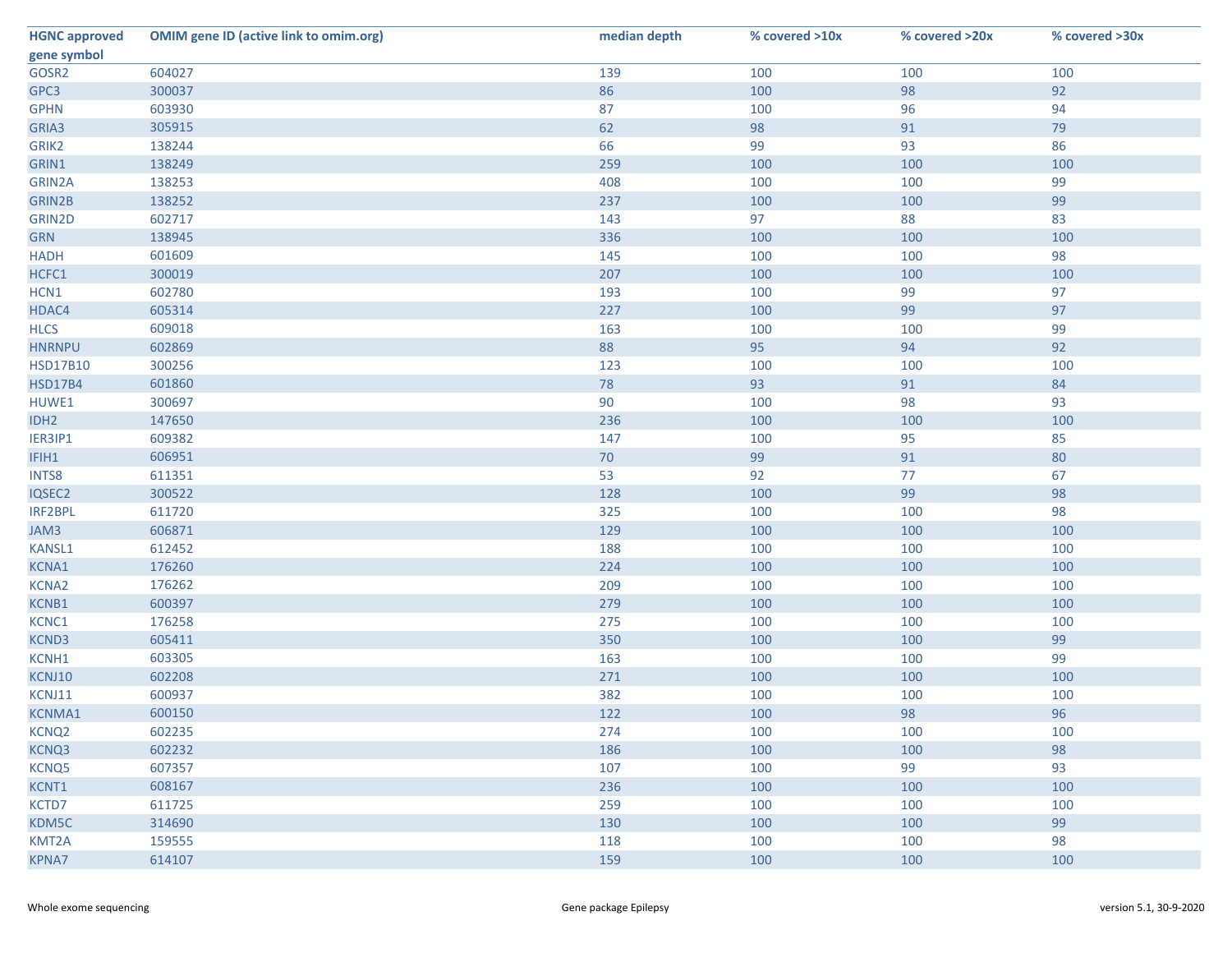| <b>HGNC approved</b> | <b>OMIM gene ID (active link to omim.org)</b> | median depth | % covered >10x | % covered >20x | % covered >30x |
|----------------------|-----------------------------------------------|--------------|----------------|----------------|----------------|
| gene symbol          |                                               |              |                |                |                |
| <b>KPTN</b>          | 615620                                        | 242          | 100            | 100            | 100            |
| LGI1                 | 604619                                        | 84           | 98             | 93             | 84             |
| <b>LIAS</b>          | 607031                                        | 78           | 95             | 93             | 87             |
| MBD5                 | 611472                                        | 141          | 100            | 99             | 97             |
| MDH <sub>2</sub>     | 154100                                        | 167          | 100            | 100            | 100            |
| MECP <sub>2</sub>    | 300005                                        | 200          | 100            | 100            | 99             |
| MED12                | 300188                                        | 99           | 100            | 100            | 98             |
| MEF2C                | 600662                                        | 157          | 100            | 100            | 99             |
| MFSD8                | 611124                                        | 82           | 99             | 93             | 83             |
| MLC1                 | 605908                                        | 181          | 100            | 100            | 95             |
| MOCS1                | 603707                                        | 198          | 100            | 100            | 100            |
| MOCS <sub>2</sub>    | 603708                                        | 81           | 100            | 100            | 97             |
| MPDU1                | 604041                                        | 164          | 100            | 100            | 100            |
| <b>MTHFR</b>         | 607093                                        | 191          | 100            | 100            | 100            |
| <b>MTOR</b>          | 601231                                        | 147          | 100            | 100            | 100            |
| <b>NAPB</b>          | 611270                                        | 101          | 99             | 90             | 84             |
| <b>NBEA</b>          | 604889                                        | 68           | 98             | 93             | 82             |
| NDUFA1               | 300078                                        | 106          | 100            | 100            | 100            |
| NDUFA11              | 612638                                        | 243          | 100            | 100            | 100            |
| NDUFAF1              | 606934                                        | 87           | 100            | 100            | 98             |
| NDUFAF2              | 609653                                        | 77           | 100            | 99             | 90             |
| NDUFAF3              | 612911                                        | 230          | 100            | 100            | 100            |
| NDUFAF4              | 611776                                        | 61           | 90             | 53             | 38             |
| NDUFAF5              | 612360                                        | 73           | 96             | 94             | 87             |
| NDUFB3               | 603839                                        | 72           | 100            | 100            | 100            |
| NDUFB9               | 601445                                        | 153          | 100            | 100            | 98             |
| NDUFS1               | 157655                                        | 90           | 100            | 99             | 96             |
| NDUFS2               | 602985                                        | 143          | 100            | 100            | 100            |
| NDUFS3               | 603846                                        | 180          | 100            | 100            | 100            |
| NDUFS4               | 602694                                        | 88           | 100            | 100            | 98             |
| NDUFS6               | 603848                                        | 99           | 100            | 100            | 95             |
| NDUFV1               | 161015                                        | 257          | 100            | 100            | 100            |
| NDUFV2               | 600532                                        | 68           | 98             | 90             | 77             |
| NECAP1               | 611623                                        | 150          | 100            | 100            | 100            |
| NEDD4L               | 606384                                        | 98           | 98             | 96             | 93             |
| <b>NEXMIF</b>        | 300524                                        | 94           | 100            | 100            | 100            |
| NGLY1                | 610661                                        | 70           | 100            | 97             | 89             |
| NHLRC1               | 608072                                        | 312          | 100            | 100            | 100            |
| NPRL <sub>2</sub>    | 607072                                        | 317          | 100            | 100            | 100            |
| NPRL3                | 600928                                        | 184          | 100            | 100            | 100            |
| NRXN1                | 600565                                        | 190          | 100            | 99             | 98             |
| <b>NSDHL</b>         | 300275                                        | 88           | 100            | 100            | 95             |
| <b>NUBPL</b>         | 613621                                        | 108          | 100            | 95             | 88             |
| OFD1                 | 300170                                        | 51           | 97             | 80             | 64             |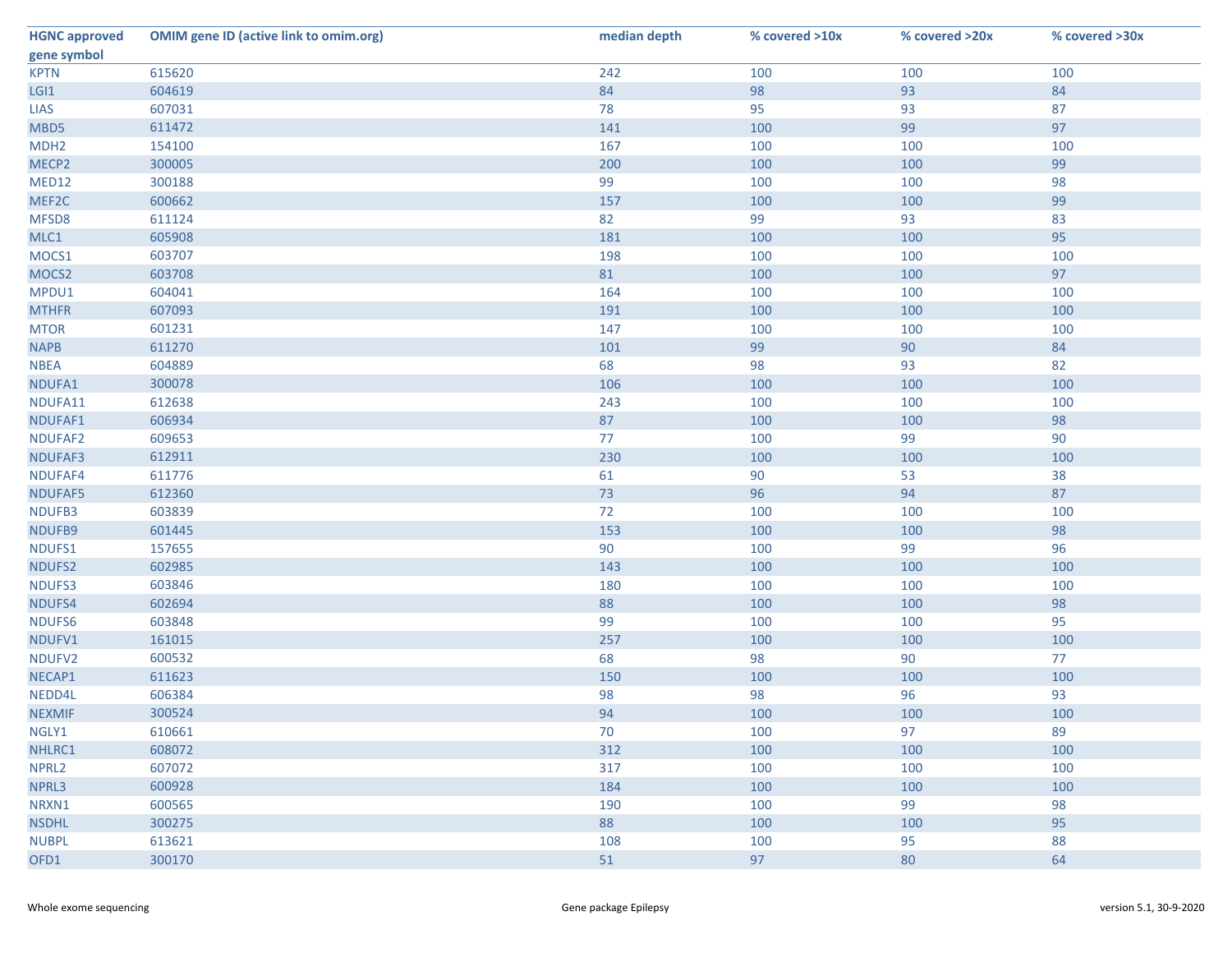| <b>HGNC approved</b> | <b>OMIM gene ID (active link to omim.org)</b> | median depth | % covered >10x | % covered >20x | % covered >30x |
|----------------------|-----------------------------------------------|--------------|----------------|----------------|----------------|
| gene symbol          |                                               |              |                |                |                |
| OPHN1                | 300127                                        | 71           | 100            | 99             | 91             |
| PAK3                 | 300142                                        | 41           | 94             | 88             | 73             |
| PC                   | 608786                                        | 344          | 100            | 100            | 100            |
| PCDH19               | 300460                                        | 221          | 100            | 100            | 98             |
| PDHA1                | 300502                                        | 78           | 100            | 94             | 87             |
| <b>PDHB</b>          | 179060                                        | 104          | 100            | 100            | 99             |
| PDP1                 | 605993                                        | 194          | 100            | 100            | 100            |
| PDX1                 | 600733                                        | 153          | 100            | 100            | 100            |
| <b>PET100</b>        | 614770                                        | 178          | 100            | 100            | 100            |
| PEX1                 | 602136                                        | 80           | 95             | 94             | 90             |
| <b>PEX10</b>         | 602859                                        | 266          | 100            | 100            | 100            |
| <b>PEX12</b>         | 601758                                        | 131          | 100            | 100            | 100            |
| <b>PEX13</b>         | 601789                                        | 113          | 100            | 100            | 100            |
| <b>PEX14</b>         | 601791                                        | 188          | 100            | 100            | 100            |
| <b>PEX16</b>         | 603360                                        | 212          | 100            | 100            | 100            |
| <b>PEX19</b>         | 600279                                        | 205          | 100            | 100            | 100            |
| PEX26                | 608666                                        | 151          | 100            | 100            | 100            |
| PEX3                 | 603164                                        | 60           | 100            | 97             | 88             |
| PEX5                 | 600414                                        | 172          | 100            | 100            | 100            |
| PEX6                 | 601498                                        | 253          | 100            | 100            | 99             |
| PGAP1                | 611655                                        | 42           | 92             | 74             | 56             |
| PGAP3                | 611801                                        | 208          | 100            | 100            | 100            |
| PHF <sub>6</sub>     | 300414                                        | 22           | 86             | 52             | 22             |
| <b>PHGDH</b>         | 606879                                        | 199          | 100            | 100            | 100            |
| <b>PIGA</b>          | 311770                                        | 62           | 100            | 99             | 86             |
| <b>PIGN</b>          | 606097                                        | 50           | 92             | 79             | 65             |
| <b>PIGO</b>          | 614730                                        | 253          | 100            | 100            | 100            |
| <b>PIGT</b>          | 610272                                        | 194          | 100            | 100            | 100            |
| PLA2G6               | 603604                                        | 287          | 100            | 100            | 100            |
| PLCB1                | 607120                                        | 80           | 98             | 94             | 87             |
| PLP1                 | 300401                                        | 86           | 100            | 98             | 92             |
| PMM <sub>2</sub>     | 601785                                        | 115          | 100            | 100            | 99             |
| <b>PNKP</b>          | 605610                                        | 246          | 100            | 100            | 100            |
| <b>PNPO</b>          | 603287                                        | 181          | 100            | 100            | 100            |
| <b>POLG</b>          | 174763                                        | 188          | 100            | 100            | 100            |
| PPP2R1A              | 605983                                        | 241          | 100            | 100            | 100            |
| PPP3CA               | 114105                                        | 97           | 100            | 99             | 93             |
| PPT1                 | 600722                                        | 145          | 100            | 100            | 100            |
| PQBP1                | 300463                                        | 124          | 100            | 100            | 100            |
| PRICKLE1             | 608500                                        | 107          | 100            | 100            | 99             |
| <b>PRICKLE2</b>      | 608501                                        | 239          | 100            | 100            | 100            |
| PRIMA1               | 613851                                        | 72           | 89             | 85             | 83             |
| PRRT2                | 614386                                        | 179          | 100            | 100            | 98             |
| PSAT1                | 610936                                        | 103          | 100            | 98             | 90             |
|                      |                                               |              |                |                |                |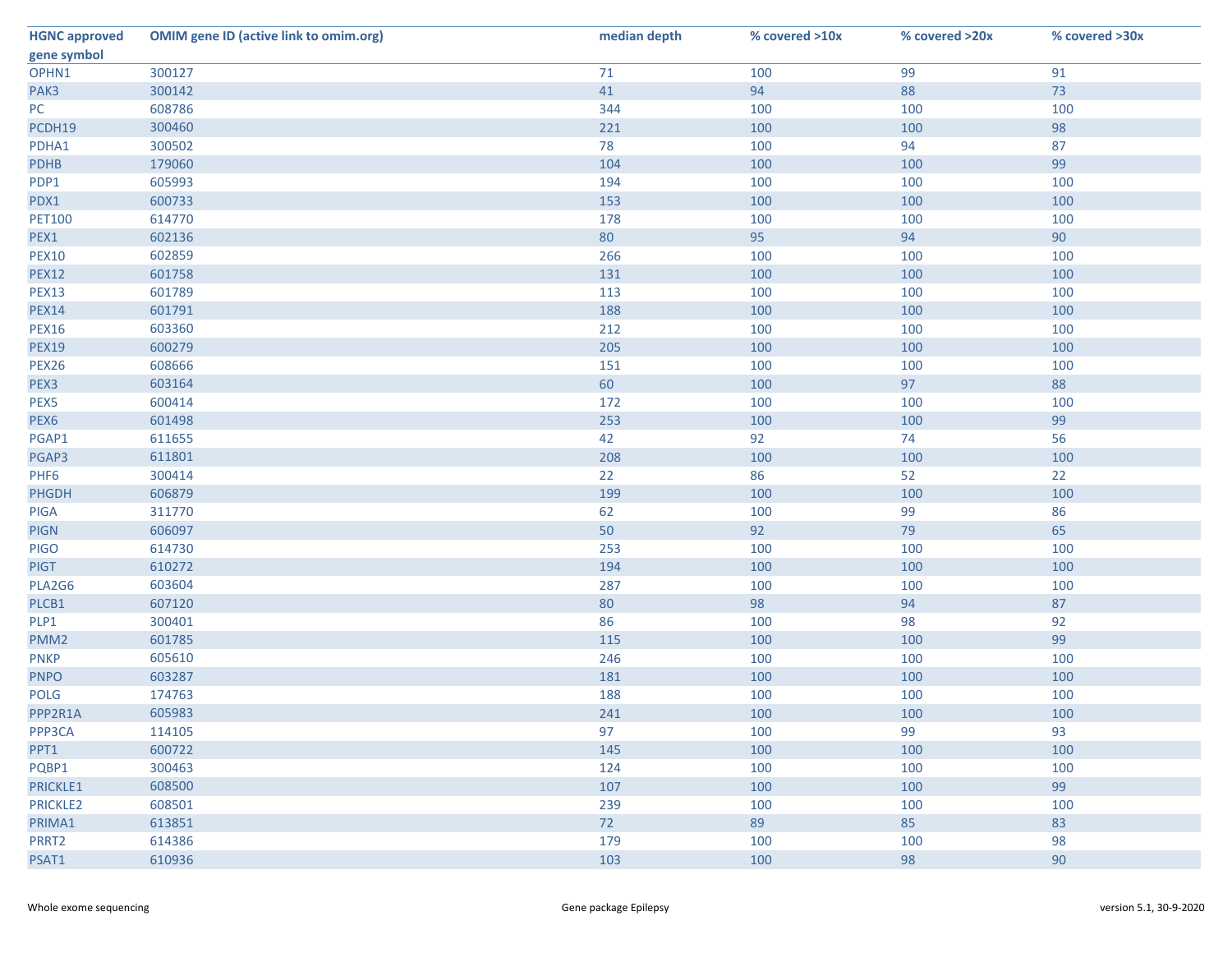| <b>HGNC approved</b> | <b>OMIM gene ID (active link to omim.org)</b> | median depth | % covered >10x | % covered >20x | % covered >30x |
|----------------------|-----------------------------------------------|--------------|----------------|----------------|----------------|
| gene symbol          |                                               |              |                |                |                |
| <b>PSPH</b>          | 172480                                        | 97           | 96             | 83             | 78             |
| <b>PURA</b>          | 600473                                        | 481          | 100            | 100            | 100            |
| PYCR2                | 616406                                        | 201          | 100            | 100            | 100            |
| QARS1                | 603727                                        | 206          | 100            | 100            | 100            |
| RAB39B               | 300774                                        | 156          | 100            | 100            | 99             |
| RAI1                 | 607642                                        | 405          | 100            | 100            | 100            |
| RANBP2               | 601181                                        | 91           | 95             | 90             | 85             |
| RARS2                | 611524                                        | 70           | 100            | 93             | 77             |
| <b>RELN</b>          | 600514                                        | 114          | 100            | 99             | 97             |
| RNASEH2A             | 606034                                        | 265          | 100            | 100            | 100            |
| RNASEH2B             | 610326                                        | 60           | 100            | 99             | 89             |
| RNASEH2C             | 610330                                        | 261          | 100            | 100            | 100            |
| <b>ROGDI</b>         | 614574                                        | 222          | 100            | 99             | 97             |
| RPS6KA3              | 300075                                        | 37           | 96             | 80             | 55             |
| RRM2B                | 604712                                        | 117          | 100            | 100            | 98             |
| SAMHD1               | 606754                                        | 97           | 100            | 99             | 93             |
| SCARB2               | 602257                                        | 79           | 100            | 97             | 91             |
| SCN1A                | 182389                                        | 97           | 100            | 97             | 91             |
| SCN1B                | 600235                                        | 224          | 100            | 100            | 100            |
| SCN <sub>2</sub> A   | 182390                                        | 93           | 98             | 94             | 86             |
| SCN8A                | 600702                                        | 137          | 100            | 100            | 98             |
| SHANK3               | 606230                                        | 246          | 99             | 98             | 97             |
| SIK1                 | 605705                                        | 309          | 100            | 100            | 100            |
| <b>SLC12A5</b>       | 606726                                        | 174          | 100            | 100            | 100            |
| <b>SLC13A5</b>       | 608305                                        | 194          | 100            | 100            | 100            |
| <b>SLC16A1</b>       | 600682                                        | 117          | 100            | 100            | 99             |
| <b>SLC19A3</b>       | 606152                                        | 108          | 100            | 100            | 100            |
| SLC1A3               | 600111                                        | 106          | 100            | 99             | 95             |
| <b>SLC25A1</b>       | 190315                                        | 204          | 100            | 100            | 100            |
| <b>SLC25A15</b>      | 603861                                        | 152          | 100            | 100            | 100            |
| <b>SLC25A22</b>      | 609302                                        | 317          | 100            | 100            | 100            |
| SLC2A1               | 138140                                        | 354          | 100            | 100            | 100            |
| <b>SLC35A2</b>       | 314375                                        | 196          | 100            | 100            | 99             |
| SLC6A1               | 137165                                        | 177          | 100            | 100            | 98             |
| SLC6A5               | 604159                                        | 154          | 100            | 100            | 100            |
| SLC6A8               | 300036                                        | 134          | 100            | 100            | 97             |
| SLC9A6               | 300231                                        | 89           | 98             | 88             | 81             |
| SMARCA2              | 600014                                        | 95           | 100            | 98             | 96             |
| SMC1A                | 300040                                        | 96           | 100            | 96             | 95             |
| <b>SMS</b>           | 300105                                        | 61           | 100            | 93             | 86             |
| SNAP25               | 600322                                        | 96           | 100            | 100            | 96             |
| SON                  | 182465                                        | 170          | 100            | 98             | 94             |
| SPTAN1               | 182810                                        | 147          | 100            | 99             | 98             |
| SRPX2                | 300642                                        | 102          | 100            | 100            | 100            |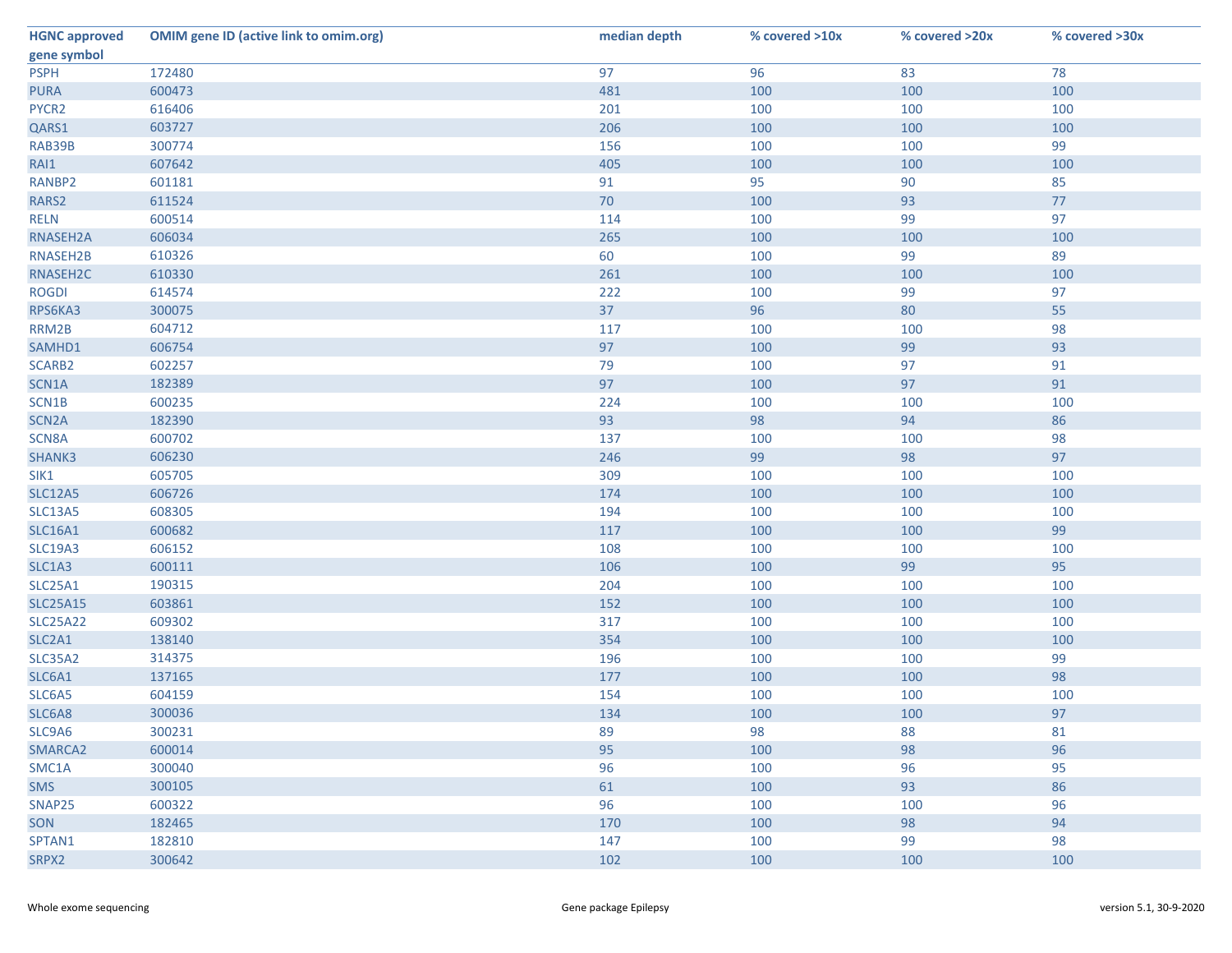| <b>HGNC approved</b> | <b>OMIM gene ID (active link to omim.org)</b> | median depth | % covered >10x | % covered >20x | % covered >30x |
|----------------------|-----------------------------------------------|--------------|----------------|----------------|----------------|
| gene symbol          |                                               |              |                |                |                |
| ST3GAL3              | 606494                                        | 156          | 100            | 100            | 100            |
| ST3GAL5              | 604402                                        | 100          | 100            | 93             | 92             |
| STX1B                | 601485                                        | 139          | 100            | 100            | 100            |
| STXBP1               | 602926                                        | 126          | 100            | 100            | 100            |
| <b>SUOX</b>          | 606887                                        | 254          | 100            | 100            | 100            |
| SYN1                 | 313440                                        | 151          | 100            | 100            | 100            |
| SYNGAP1              | 603384                                        | 201          | 100            | 98             | 98             |
| SYNJ1                | 604297                                        | 83           | 98             | 95             | 90             |
| <b>SYP</b>           | 313475                                        | 110          | 100            | 100            | 99             |
| SZT <sub>2</sub>     | 615463                                        | 206          | 100            | 100            | 100            |
| TANGO <sub>2</sub>   | 616830                                        | 253          | 100            | 100            | 100            |
| <b>TBC1D24</b>       | 613577                                        | 390          | 100            | 100            | 100            |
| <b>TBCE</b>          | 604934                                        | 69           | 100            | 96             | 87             |
| <b>TBCK</b>          | 616899                                        | 56           | 95             | 88             | 76             |
| TCF4                 | 602272                                        | 145          | 100            | 99             | 97             |
| TDP2                 | 605764                                        | 121          | 89             | 88             | 84             |
| TPP1                 | 607998                                        | 223          | 100            | 100            | 100            |
| TREX1                | 606609                                        | 313          | 100            | 100            | 100            |
| <b>TRIO</b>          | 601893                                        | 159          | 99             | 99             | 97             |
| TRPM6                | 607009                                        | 192          | 98             | 97             | 96             |
| TSC1                 | 605284                                        | 153          | 100            | 100            | 100            |
| TSC <sub>2</sub>     | 191092                                        | 314          | 100            | 100            | 100            |
| <b>TSEN54</b>        | 608755                                        | 201          | 100            | 100            | 98             |
| <b>TUBA1A</b>        | 602529                                        | 219          | 100            | 100            | 100            |
| <b>TUBB2A</b>        | 615101                                        | 109          | 100            | 90             | 81             |
| TUBG1                | 191135                                        | 334          | 100            | 100            | 100            |
| UBA5                 | 610552                                        | 52           | 93             | 78             | 66             |
| UBE2A                | 312180                                        | 96           | 100            | 98             | 80             |
| UBE3A                | 601623                                        | 79           | 98             | 89             | 83             |
| <b>UGDH</b>          | 603370                                        | 88           | 99             | 91             | 84             |
| UGP2                 | 191760                                        | 64           | 99             | 91             | 80             |
| WDR45                | 300526                                        | 161          | 100            | 100            | 100            |
| <b>WWOX</b>          | 605131                                        | 128          | 100            | 94             | 94             |
| <b>XK</b>            | 314850                                        | 107          | 100            | 100            | 100            |
| <b>YWHAG</b>         | 605356                                        | 198          | 100            | 100            | 100            |
| ZDHHC9               | 300646                                        | 77           | 100            | 100            | 98             |
| ZEB <sub>2</sub>     | 605802                                        | 289          | 100            | 100            | 100            |

- OMIM release used: 8-9-2019

- The statistics above are based on a set of 100 samples

- Median depth is the median of the mean sequence depth over the protein coding exons (±10bp flanking introns) of the longest transcript

- % Covered 10x , 20x and 30 x describes the percentage of a gene's coding sequence (±10bp flanking introns) that is covered at least 10x, 20x or 30x